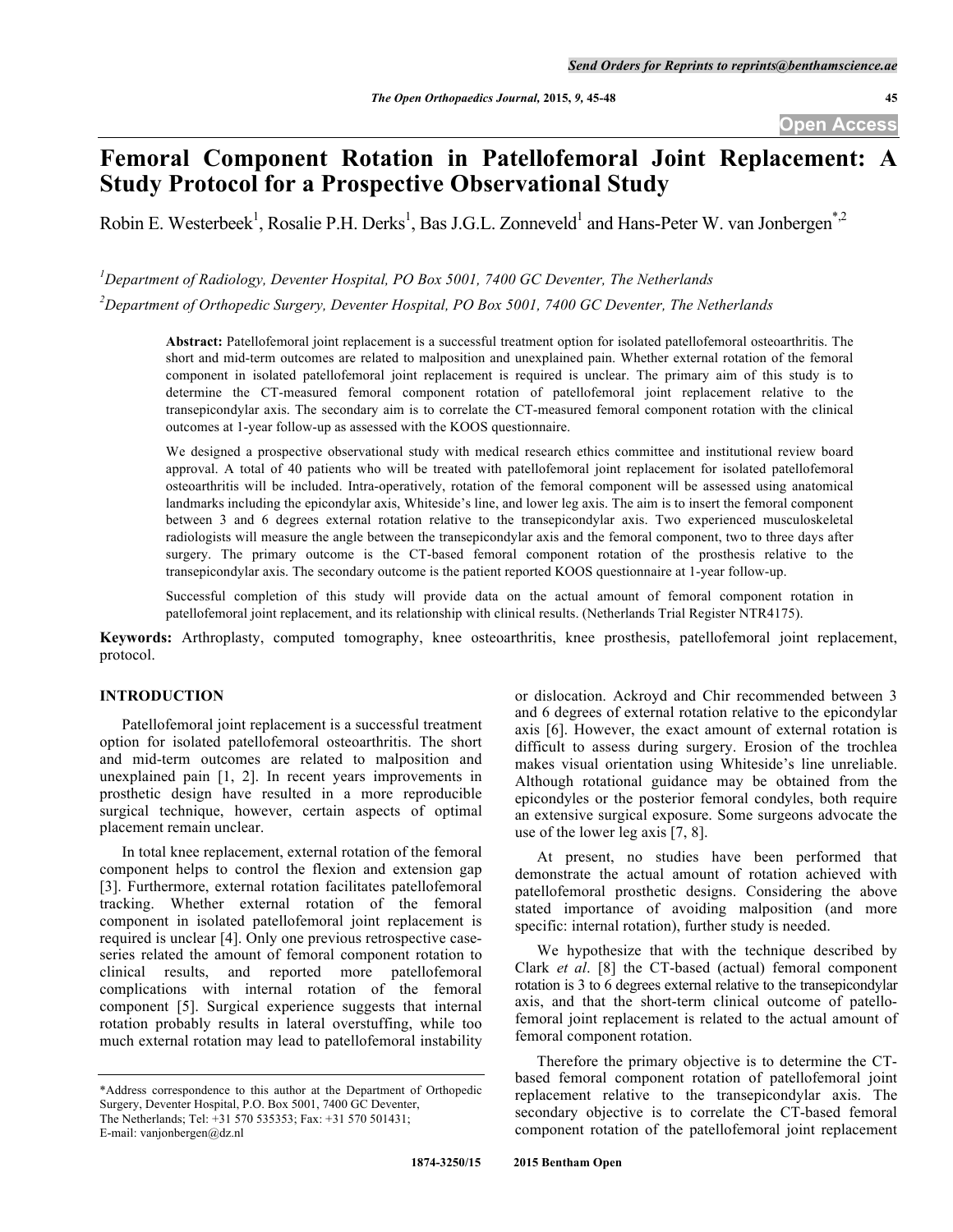with the clinical outcomes at 1-year follow-up as assessed with the patient reported KOOS questionnaire (Knee injury and Osteoarthritis Outcome Score) [9].

## **METHODS**

#### **Study Design**

Single-center, prospective, consecutive case series, invasive observational, without intervention.

#### **Study Population**

All mentally competent adult male and female patients who will be treated with patellofemoral joint replacement for isolated patellofemoral osteoarthritis will be considered for inclusion.

In order to be eligible to participate in this study, a subject must meet all of the following criteria:

- (1) Isolated patellofemoral osteoarthritis;
- (2) Informed consent for the surgical procedure;
- (3) Signed informed consent for the study.

A potential subject who meets any of the following criteria will be excluded from participation in this study:

- (1) Contra-indication for joint replacement surgery in general (pregnancy, active infection, severe cardiac and respiratory comorbidities);
- (2) Previous distal femoral fracture resulting in an altered anatomy.

## **Sample Size Calculation**

Calculation of the required sample size for the primary analysis is based on the assumption that the optimal rotation is between 3 and 6 degrees of external rotation relative to the epicondylar axis [6]. If 90% of patients will have optimal rotation with the lower limit of the 95% confidence interval of the proportion set at 75%, a total sample size of 40 will be required.

## **Study Parameters**

The primary outcome measure is the CT-based femoral component rotation expressed in degrees of rotation relative to the transepicondylar axis (where a positive value denotes external rotation). Secondary outcome measures are the clinical outcomes at 1-year postoperatively as assessed with the patient reported KOOS questionnaire (Knee injury and Osteoarthritis Outcome Score) [9].

## **Study Procedures**

After informed consent for the surgical procedure, patients will be asked to complete the KOOS questionnaire. All patellofemoral joint replacements will be performed by the same experienced orthopaedic surgeon (40 procedures per year), and according to the manufacturer's instructions. During surgery, photographs will document the degree and extent of degenerative changes in the patellofemoral joint. The Zimmer Gender-Solutions Patello-Femoral prosthesis

(Zimmer, Warsaw, Indiana) will be used in all patients. Intra-operatively, rotation will be assessed using the lower leg axis (which is perpendicular to the transepicondylar axis). The aim is to insert the femoral component between 3 and 6 degrees external rotation relative to the transepicondylar axis using the technique described by Clark *et al*. [8]. At the end of the procedure, the skin will be closed with non-metal sutures.

One to three days after surgery (during the hospital stay) all patients will have a CT assessment of component rotation. Low-dose CT with metal suppression protocol will be used in all cases. The patient will be placed supine on the CT scanning table with the involved extremity in full extension and adjusted to allow the scans to be perpendicular to the mechanical axis of the knee. The Effective Dose (ED) based on previous clinical CT studies of patellofemoral joint replacement at our institution is approximately 0.12 mSv (Dose Length Product (DLP) in 2 patients 15.59 and 14.36;  $0.008 \times 15.59 = 0.124 \text{mSv}$ . Two experienced musculoskeletal radiologists will measure the angle between the transepicondylar axis and the femoral component on two separate occasions, one month apart, and will be blinded to earlier measurements (Fig. **1**). The first of the two measurements will be used for calculation of the main study endpoint. The transepicondylar axis is a line drawn between the spike of the lateral epicondyle and the sulcus of the medial epicondyle [10]. The patient and the surgeon will not be informed about the actual amount of rotation until after the study has been completed.

Three to five days after surgery, patients will be discharged, with regular follow-up visits at 2 weeks, 8 weeks, and 1 year. Regular X-rays (knee anteroposterior and lateral) at 8 weeks and 1 year. All patients will be asked to complete the KOOS questionnaire at 1 year.

#### **Ethical Considerations**

The study will be conducted according to the principles of the Declaration of Helsinki (59<sup>th</sup> World Medical Association General Assembly, Seoul, October 2008) and in accordance with the Medical Research Involving Human Subjects Act (WMO) and Good Clinical Practice guidelines.

Approval for this study has been obtained from the METC Zwolle ethics committee (reference number NL42639.075.13) and the local hospital board. Following review of the protocol, the METC concluded that patients will have no direct benefit from this study, and a radiation dose (approximately 0.12 mSv) is associated with CT.

Subjects can leave the study at any time for any reason if they wish to do so without any consequences. The investigator can decide to withdraw a subject from the study for urgent medical reasons.

The trial is registered at the Netherlands Trial Register (NTR4175).

#### **Data Analysis**

Categorical data will be summarized using frequencies and percentages, continuous data will be summarized using the number of observations and mean with range. The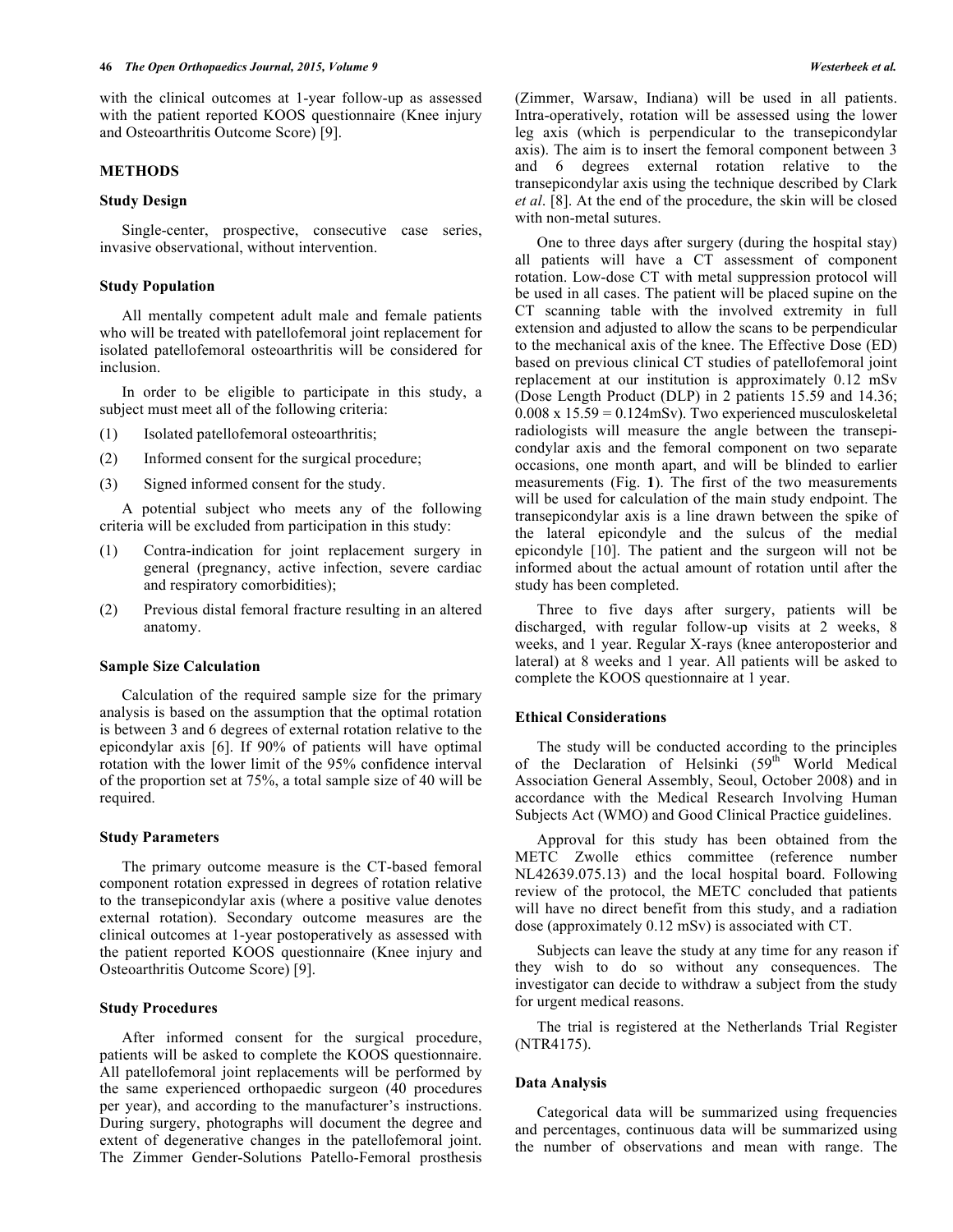

**Fig. (1).** The angle between the transepicondylar axis and the femoral component is shown on a CT following patellofemoral joint replacement (in this example 3.8 degrees of internal rotation).

following patient demographic data will be presented in a table: number of patients, right or left knee (right/left), sex (male/female), age (year), height (cm), weight (kg), and BMI  $(kg/m<sup>2</sup>)$ . The following surgery-related data will be recorded: number and type of previous surgeries, degree and extent of degenerative changes, size of prosthetic components, additional surgical procedures performed (e.g. tibial tubercle osteotomy, lateral release), number and type of complications.

For the primary study parameter (CT-based femoral component rotation expressed in degrees of rotation relative to the transepicondylar axis), the following data will be presented:

- (1) The percentage of patients with optimal femoral component rotation (between 3 and 6 degrees of external rotation relative to the transepicondylar axis);
- (2) Mean (range) femoral component rotation in degrees relative to the transepicondylar axis;
- (3) The 95% confidence interval of the mean;
- (4) A histogram depicting the distribution of rotation angles.

Furthermore, the intra- and interobserver reliability of the measurements will be assessed by calculating Kappa and creating a Bland-Altman plot.

For the secondary study parameter (clinical outcomes at 1-year follow-up as assessed using the patient reported KOOS questionnaire), the following data will be presented:

(1) For each of the 5 subscales, and for each of the 2 points in time (preoperative and at 1-year follow-up): the normalized KOOS score (mean with range);

(2) The change from baseline total KOOS for the 1-year follow-up (mean with range).

The correlation between the CT-based femoral component rotation and the change from baseline total KOOS for the 1-year follow-up will be assessed by calculating Pearson's correlation coefficient.

All statistical tests will be two-sided, with a significance level of 0.05.

# **DISCUSSION**

The current study will provide data on the actual amount of femoral component rotation in patellofemoral joint replacement, and the relationship of femoral component rotation with clinical results. With inclusion starting in 2014, and a follow-up of one year, we expect the presentation of data in the beginning of 2016.

# **AUTHORS' CONTRIBUTIONS**

HPWvJ initiated the study. REW, RPD and BJZ participated in the design of the study and developed the CT scanning protocol. REW and HPWvJ wrote the manuscript. All authors read and approved the final manuscript.

# **ABBREVIATIONS**

- $BMI = Body Mass Index$
- $CT = Computed Tomography$
- DLP = Dose Length Product
- ED = Effective Dose